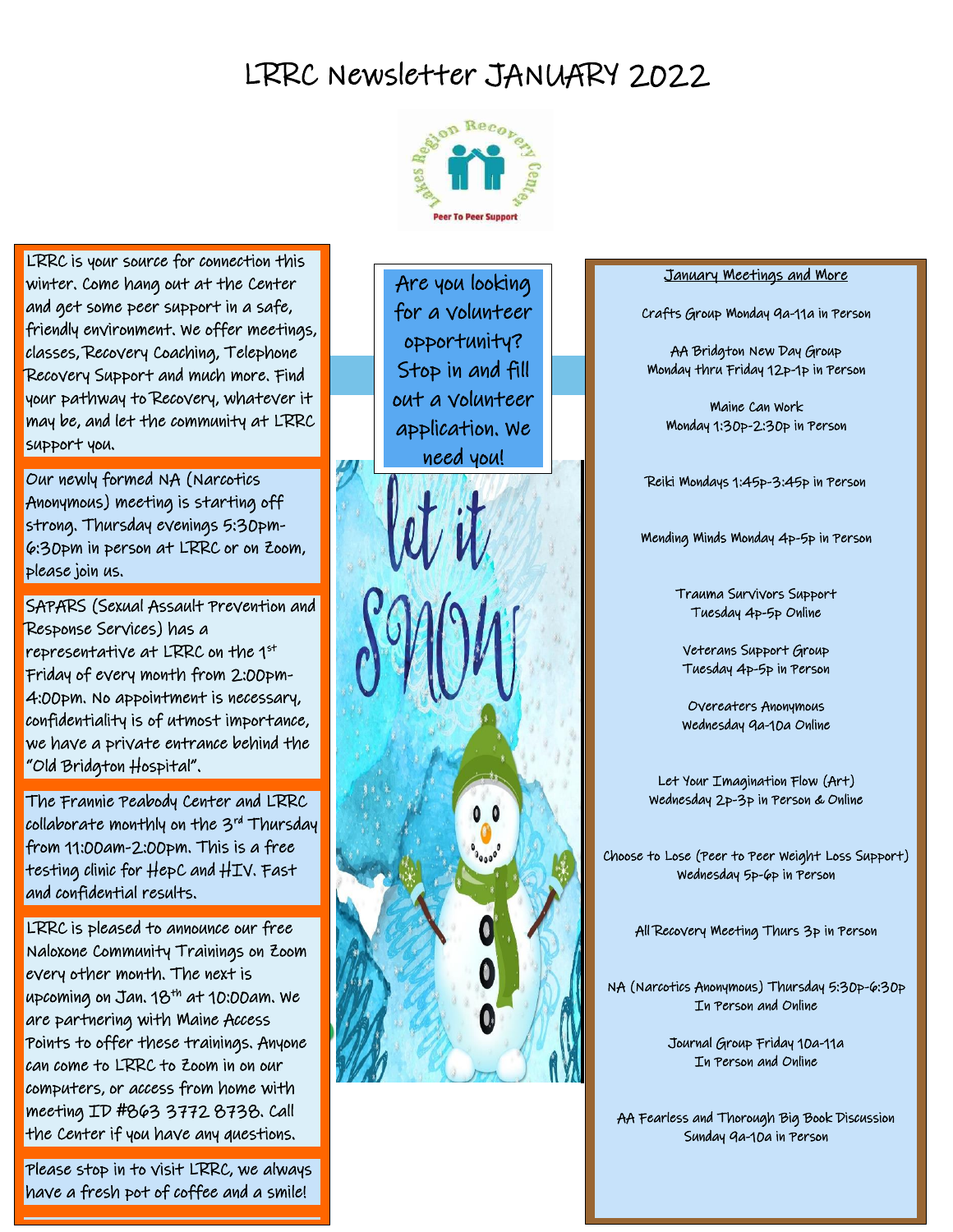

#### Lakes Region Recovery Center (207) 803-8707 www.lrrcbridgton.org ZOOM MEETINGS

Free Narcan Community Training Tuesday Jan 18th 10a-11a Zoom Meeting <https://us02web.zoom.us/86337728738> Meeting ID: 86337728738 (You can use our computers to do this, or at home)

#### **Trauma Survivors Support** Tuesday 4p-5p

Zoom Meeting <https://us02web.zoom.us/j/82067609101> Meeting ID: 820 6760 9101

**OA Overeaters Anonymous** Wednesday 9a-10a Online Zoom Meeting<https://us02web.zoom.us/j/83812061674> Meeting ID: 838 1206 1674

**Let Your Imagine Flow** Wednesday 2p-3p In Person and Online Zoom Meeting <https://us02web.zoom.us/83731265804> Meeting ID: 837 3126 5804

NA (Narcotics Anonymous) Thursday 5:30p-6:30p In Person and Online .https://us02web.zoom.us/j/87645317873 Meeting ID: 876 4531 7873

**Journal Group** Friday 10a-11a In Person and Online Join Zoom Meeting <https://us02web.zoom.us/j/89027643322> Meeting ID: 890 2764 3322

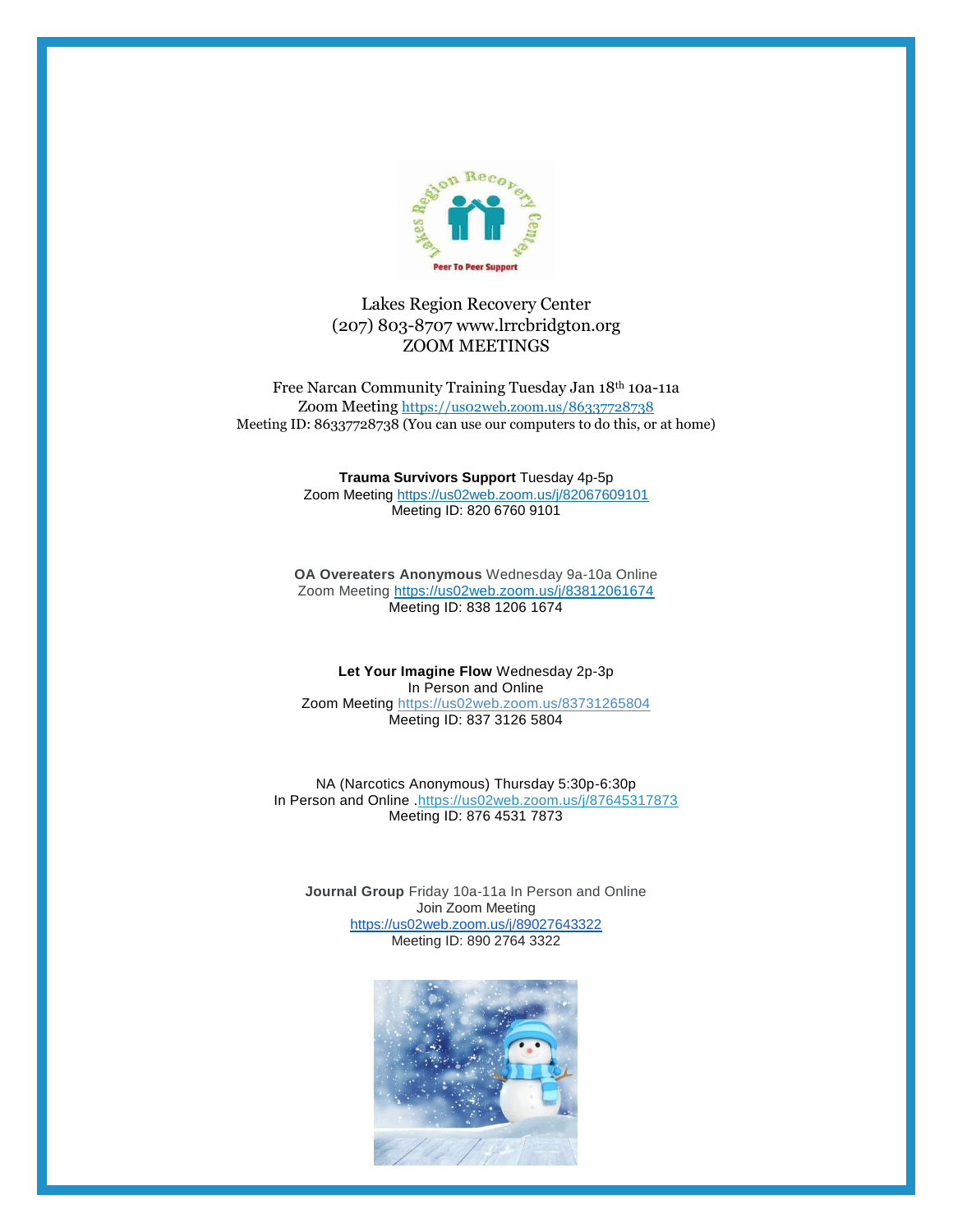

**Join us on Tuesday January 25th** from 5p-7p for GAME NIGHT!!!

Come one... come all....and get your game on with us! Bring your favorite snack & drink and get ready for 2 hours of fun, fun, fun!!! Beat the winter blues and come have some giggles and laughs!! Hope to see you there!

**Lakes Region Recovery Center 25 Hospital Drive** Bridgton, Maine, 04009 (207) 803-8707 Location: Behind the "Old Bridgton Hospital"-Private entrance for recovery.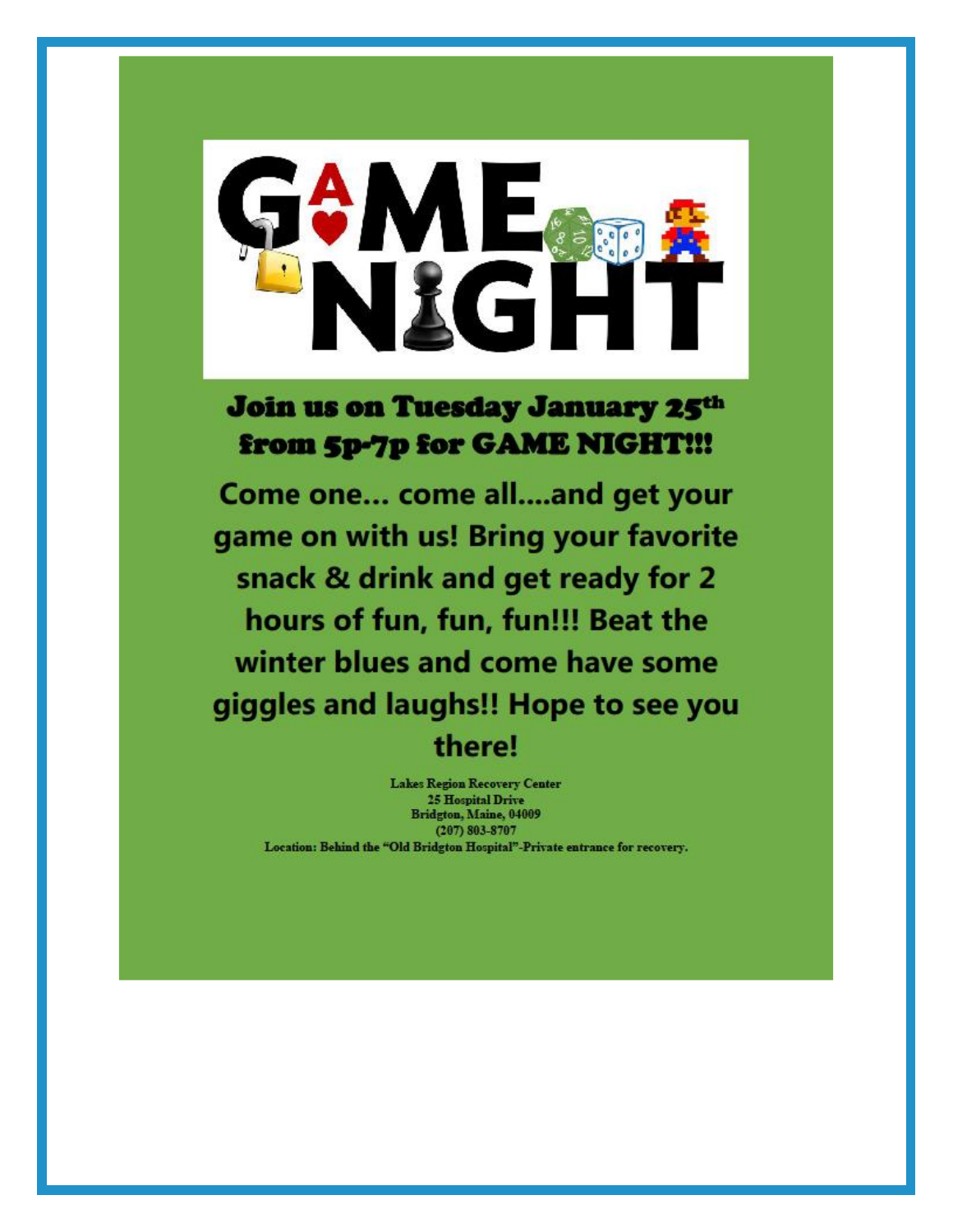#### Free Hep. C & HIV Testing

January 20<sup>th</sup>, 2022 from 11a-2p @ Lakes Region Recovery Center



# Testing is Free & 100% Confidential

# Rapid Results – 20minutes or less

# No Blood Drawn – finger prick for Hep. C & HIV testing, or an oral swab is available for HIV testing.

**Lakes Region Recovery Center 25 Hospital Drive Bridgton, ME 04009 (207) 803-8707 Location: behind the "Old Bridgton Hospital"- Private Entrance for Recovery Center**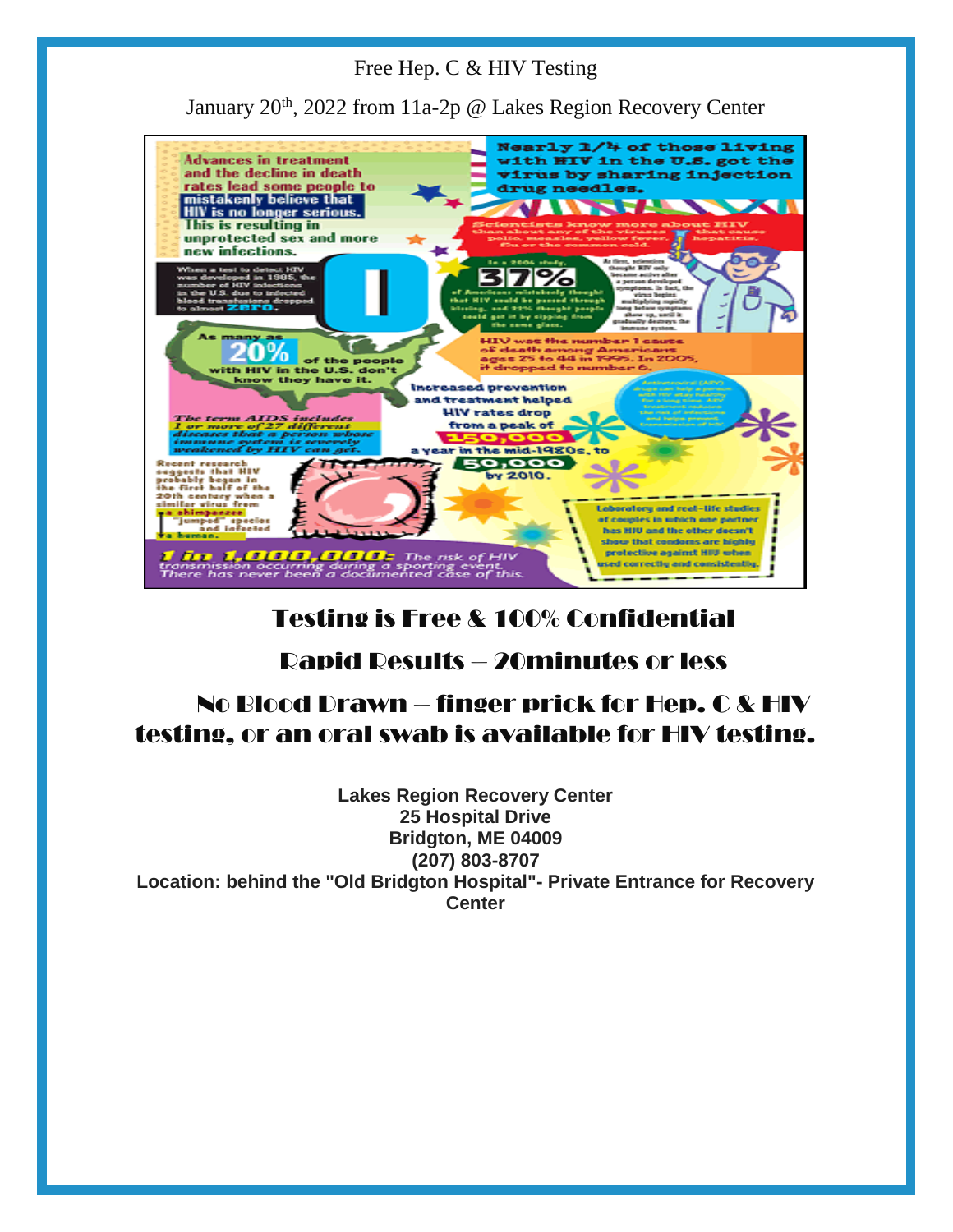# **January 2022 LRRC Activities Calendar**

| <b>Sunday</b>                                                                                                                                                                                                                                                                                                                                                                                                                                                                       | <b>Monday</b>                                                                                                                                    | <b>Tuesday</b>                                                                                                                                      | Wednesday                                                                                                                                                                                                                             | <b>Thursday</b>                                                                                                                       | <b>Friday</b>                                                                | <b>Saturday</b>      |
|-------------------------------------------------------------------------------------------------------------------------------------------------------------------------------------------------------------------------------------------------------------------------------------------------------------------------------------------------------------------------------------------------------------------------------------------------------------------------------------|--------------------------------------------------------------------------------------------------------------------------------------------------|-----------------------------------------------------------------------------------------------------------------------------------------------------|---------------------------------------------------------------------------------------------------------------------------------------------------------------------------------------------------------------------------------------|---------------------------------------------------------------------------------------------------------------------------------------|------------------------------------------------------------------------------|----------------------|
|                                                                                                                                                                                                                                                                                                                                                                                                                                                                                     |                                                                                                                                                  |                                                                                                                                                     |                                                                                                                                                                                                                                       |                                                                                                                                       |                                                                              |                      |
| Lakes Region Recovery Center is located at 25 Hospital Drive, Bridgton, Maine 04009<br>(behind the "Old Bridgton Hospital"), with a private entrance for Recovery. Come join<br>us for a meeting, or call (207)803-8707 to schedule time with a Recovery Coach or<br>Peer Support Ally. Email us at info.lrrcbridgton.org@gmail.com, visit our website at<br>www.lrrcbridgton.org, or like us on Facebook. Come visit, we have a lot to offer! Our<br>services are free to Members. |                                                                                                                                                  |                                                                                                                                                     |                                                                                                                                                                                                                                       |                                                                                                                                       |                                                                              | <b>New Year's Da</b> |
| $\overline{2}$                                                                                                                                                                                                                                                                                                                                                                                                                                                                      | 3                                                                                                                                                |                                                                                                                                                     | 5                                                                                                                                                                                                                                     | 6                                                                                                                                     | $\overline{7}$                                                               | 8                    |
| 9a-10a AA Fearless<br>and Thorough, Big<br><b>Book Discussion</b>                                                                                                                                                                                                                                                                                                                                                                                                                   | 9a-11a Craft Group<br>12p-1p AA Bridgton New Day<br>Group<br>1:30p-2:30p Maine Can<br>Work<br>Reiki 1:45p-3:45p<br>4p-5p Mending Minds           | 12p-1p AA Bridgton<br>New Day Group<br>4p-5p Trauma Survivor<br><b>Support Online</b><br>4p-5p Veterans<br><b>Support Group</b>                     | 9a-10a OA Overeaters<br><b>Anonymous Online</b><br>12p-1p AA Bridgton New Day<br>Group<br>2p-3p Let Your Imagination<br><b>Flow In Person &amp; Online</b><br><b>sp-6p Choose to Lose (Peer to</b><br><b>Peer Weight Loss Support</b> | 12p-1p AA Bridgton New<br>Day Group<br>3p-4p All Recovery What's<br>Good About Today<br>5:30p-6:30p NA                                | 10a-11a Journal Group<br>12p-1p AA Bridgton New<br>Day Group<br>2p-4p SAPARS |                      |
| 9                                                                                                                                                                                                                                                                                                                                                                                                                                                                                   | 10                                                                                                                                               | 11                                                                                                                                                  | 12                                                                                                                                                                                                                                    | 13                                                                                                                                    | 14                                                                           | 15                   |
| 9a-10a AA Fearless<br>and Thorough, Big<br><b>Book Discussion</b>                                                                                                                                                                                                                                                                                                                                                                                                                   | 9a-11a Craft Group<br>12p-1p AA Bridgton New Day<br>Group<br>1:30p-2:30p Maine Can<br>Work<br>Reiki 1:45p-3:45p<br>4p-5p Mending Minds           | 12p-1p AA Bridgton<br>New Day Group<br>4p-5p Trauma Survivor<br><b>Support Online</b><br>4p-5p Veterans<br><b>Support Group</b>                     | 9a-10a OA Overeaters<br><b>Anonymous Online</b><br>12p-1p AA Bridgton New Day<br>Group<br>2p-3p Let Your Imagination<br><b>Flow In Person &amp; Online</b><br>p-6p Choose to Lose (Peer to<br>Peer Weight Loss Support                | 12p-1p AA Bridgton New<br>Day Group<br>3p-4p All Recovery What's<br>Good About Today<br>5:30p-6:30p NA                                | 10a-11a Journal Group<br>12p-1p AA Bridgton New<br>Day Group                 |                      |
| 16                                                                                                                                                                                                                                                                                                                                                                                                                                                                                  |                                                                                                                                                  |                                                                                                                                                     |                                                                                                                                                                                                                                       |                                                                                                                                       |                                                                              |                      |
|                                                                                                                                                                                                                                                                                                                                                                                                                                                                                     | 17                                                                                                                                               | 18                                                                                                                                                  | 19                                                                                                                                                                                                                                    | 20                                                                                                                                    | 21                                                                           | 22                   |
| 9a-10a AA Fearless<br>and Thorough, Big<br><b>Book Discussion</b>                                                                                                                                                                                                                                                                                                                                                                                                                   | <b>Martin Luther King</b><br>Day<br>9a-11a Craft Group<br>12p-1p AA Bridgton New Day<br>Group<br>1:30p-2:30p Maine Can Work<br>Reiki 1:45p-3:45p | 10a-11a Free Narcan<br>Community Training on<br>Zoom<br>12p-1p AA Bridgton New Day<br>Group<br>4p-5p Trauma Survivor<br>Support Online              | 9a-10a OA Overeaters<br><b>Anonymous Online</b><br>12p-1p AA Bridgton New Day<br>Group<br>2p-3p Let Your Imagination<br><b>Flow In Person &amp; Online</b>                                                                            | 11a-2p HepC/HIV Free<br><b>Testing Clinic</b><br>12p-1p AA Bridgton New<br>Day Group<br>3p-4p All Recovery What's<br>Good About Today | 10a-11a Journal Group<br>12p-1p AA Bridgton New<br>Day Group                 |                      |
|                                                                                                                                                                                                                                                                                                                                                                                                                                                                                     | 4p-5p Mending Minds                                                                                                                              | 4p-5p Veterans Support<br>Group                                                                                                                     | 5p-6p Choose to Lose (Peer to<br><b>Peer Weight Loss Support</b>                                                                                                                                                                      | 5:30p-6:30p NA                                                                                                                        |                                                                              |                      |
| 23                                                                                                                                                                                                                                                                                                                                                                                                                                                                                  | 24                                                                                                                                               | 25                                                                                                                                                  | 26                                                                                                                                                                                                                                    | 27                                                                                                                                    | 28                                                                           | 29                   |
| 9a-10a AA Fearless<br>and Thorough, Big<br><b>Book Discussion</b>                                                                                                                                                                                                                                                                                                                                                                                                                   | 9a-11a Craft Group<br>12p-1p AA Bridgton New Day<br>Group<br>1:30p-2:30p Maine Can<br>Work<br>Reiki 1:45p-3:45p<br>4p-5p Mending Minds           | 12p-1p AA Bridgton<br>New Day Group<br>4p-5p Trauma Survivor<br><b>Support Online</b><br>4p-5p Veterans<br><b>Support Group</b><br>5p-7p Game Night | 9a-10a OA Overeaters<br><b>Anonymous Online</b><br>12p-1p AA Bridgton New Day<br>Group<br>2p-3p Let Your Imagination<br><b>Flow In Person &amp; Online</b><br>5p-6p Choose to Lose (Peer to<br>Peer Weight Loss Support               | 12p-1p AA Bridgton New<br>Day Group<br>3p-4p All Recovery What's<br>Good About Today<br>5:30p-6:30p NA                                | 10a-11a Journal Group<br>12p-1p AA Bridgton New<br>Day Group                 |                      |
| 30                                                                                                                                                                                                                                                                                                                                                                                                                                                                                  | 31                                                                                                                                               |                                                                                                                                                     |                                                                                                                                                                                                                                       | Are you looking for a space to hold your meeting? LRRC has                                                                            |                                                                              |                      |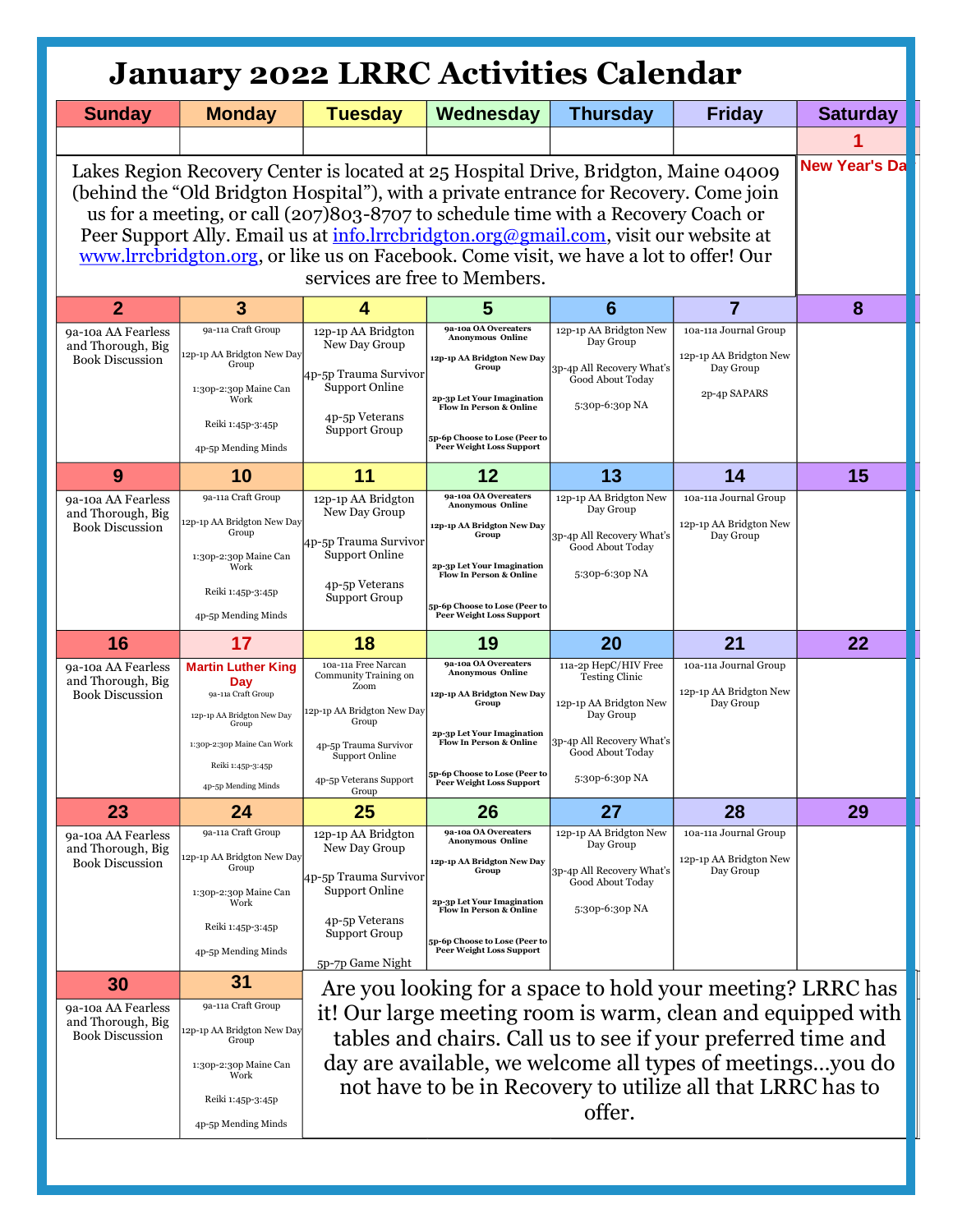# January Crafts!!

With the holidays behind us are you looking for something fun to do during this cold and snowy season? Look no further than LRRC'S Monday Crafts Group from 9:00am-11:00am. Each Monday we will be creating a new project, supplies and instructions are all provided. Crafts and fun, all are welcome; you do not have to be in Recovery to attend.

# Monday January 3rd : Paint the Northern Lights

Acrylic paint on canvas technique, you won't believe how beautiful these turn out! A simple trick makes them look like a work of art (which they are)!

# <u> Monday January 10th : Paper Flower Making</u>

Using craft paper to create bouquets that will brighten up the winter (no watering needed).

# Monday January 17th: Para-Cord Bracelets

Always popular and back by demand, come make these cool bracelets to wear or gift to lucky family or friends.

# Monday January 24th : Paint Cherry Blossom Trees

Using acrylic paint and canvas, this unusual technique creates a display-worthy painting.

### <u>Monday January 31st : Foam Flower Creations</u>

Continuing on our theme of brightening up the winter, come create fantasy flowers from foam. These can be gathered into a bouquet, used to create pins or barrettes or attach them to a gift to add a special touch.

JOIN US FOR FUN AND CREATIVITY, ALWAYS SOMETHING NEW!!!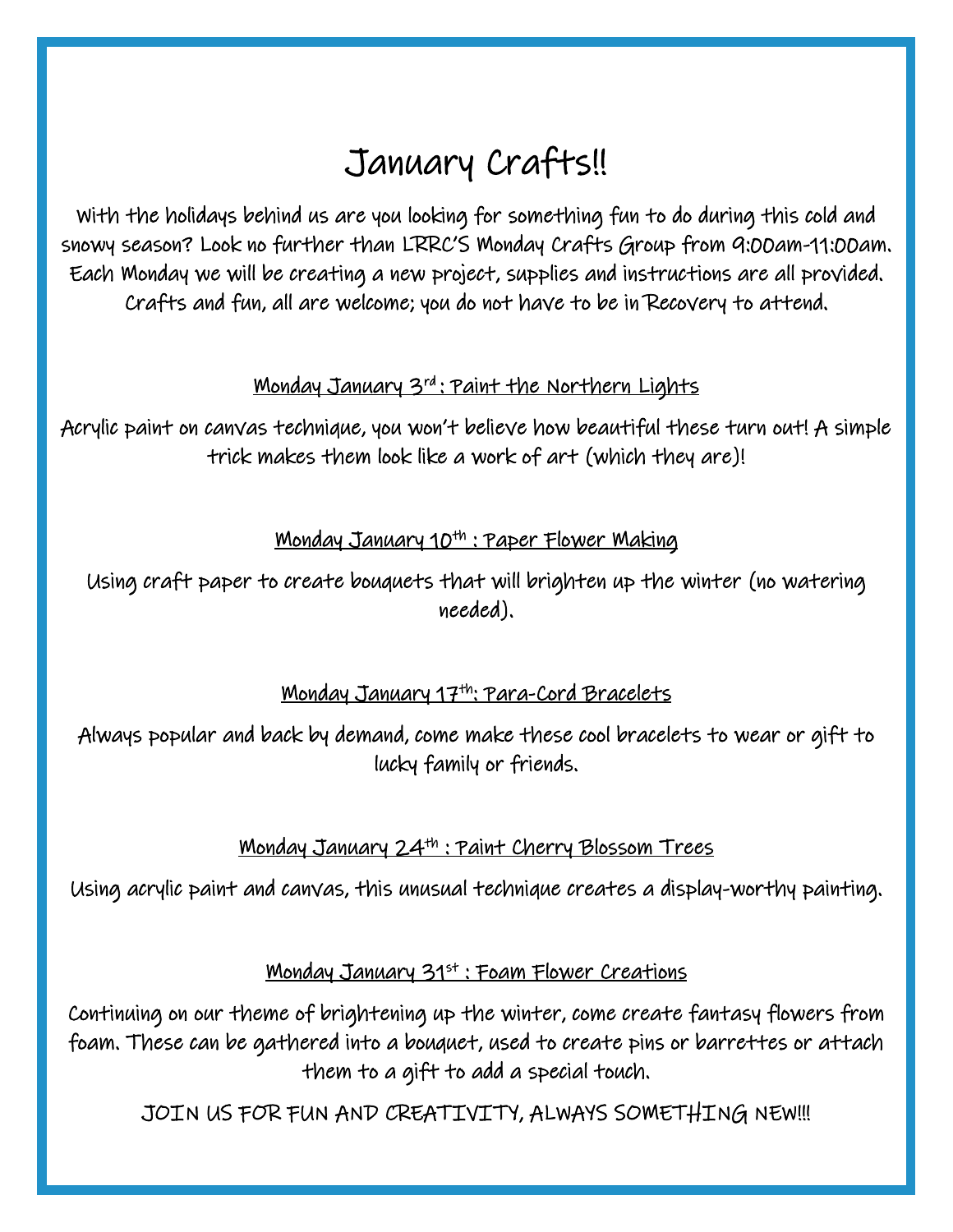

# **Reiki!**

**There will be 3 slots available every Monday between1:45pm-3:45pm, choose your time slot!**

**Please sign up for Reiki at the center or give us a call to sign up for a slot! Come have our Reiki practitioner release that negative energy!!**

# **Give us a call today to book your slot!**

**Lakes Region Recovery Center 25 Hospital Drive, Suite E Bridgton, Maine 04009 Phone: (207)-803-8707 Crisis Line: (207)-803-8709 Fax: (207)-803-8714**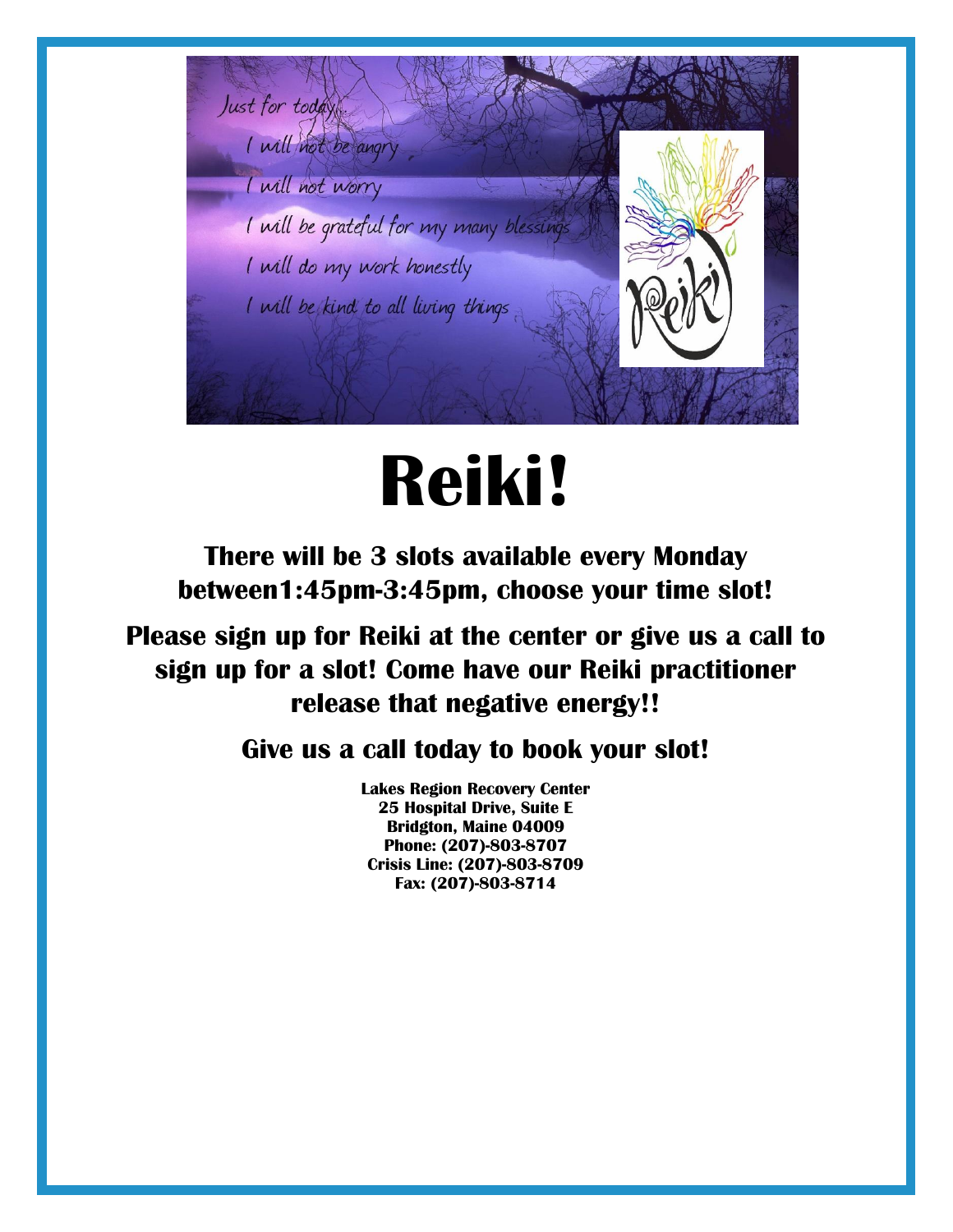

#### Every Thursday from 5:30pm-6:30pm. Please join us in person or via zoom for Narcotics Anonymous.

#### https://us02web.zoom.us/j/87645317873

#### Meeting ID: 876 4531 7873

Narcotics Anonymous is a worldwide fellowship of men and women for whom drugs have become a major problem. NA is a program of recovery for anyone who has the desire to stop using drugs. We in NA know it did not matter which drugs we used or how much. What mattered is what happened when we used. Narcotics Anonymous is a program of complete abstinence from all drugs. By following the program of recovery offered in Narcotics Anonymous, we have found a new way of life and become responsible, productive members of the society in which we live.

Lakes Region Recovery Center 25 Hospital Drive, Suite E Bridgton, Maine 04009 Phone: (207)-803-8707 Located behind the Hospital in the back using our own entrance.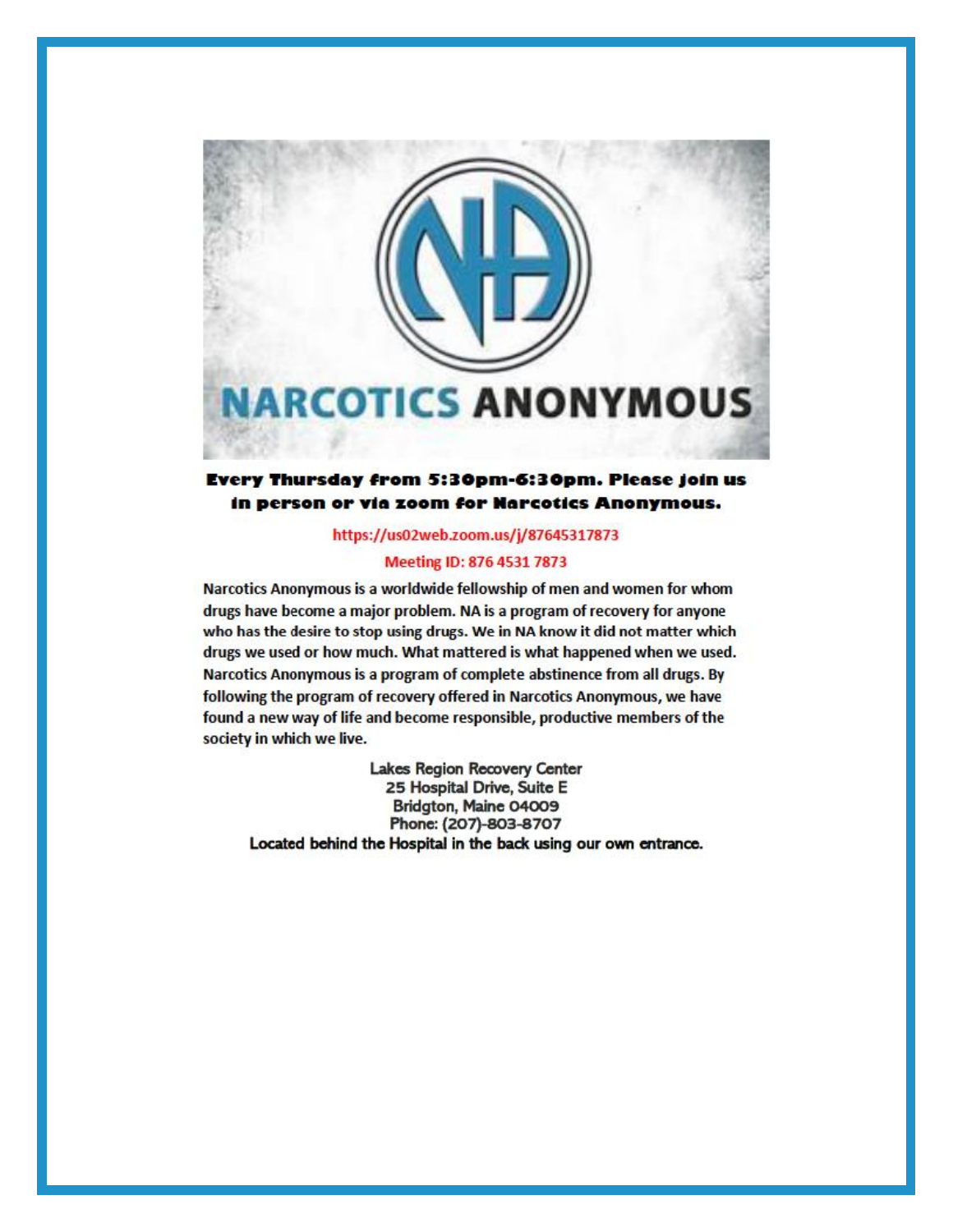

#### **Vet to Vet Community Support Group**

**Tuesdays 4p-5p** 

We welcome all Vets to share your story, provide crisis support, advocate for individuals you serve, and provide an ear for another Veteran in need. Please join us every Tuesday at 4pm for an open group run by a Veteran.

> **Lakes Region Recovery Center 25 Hospital Drive** Bridgton, Maine 04009 207-803-8707 Behind the old hospital via private entrance